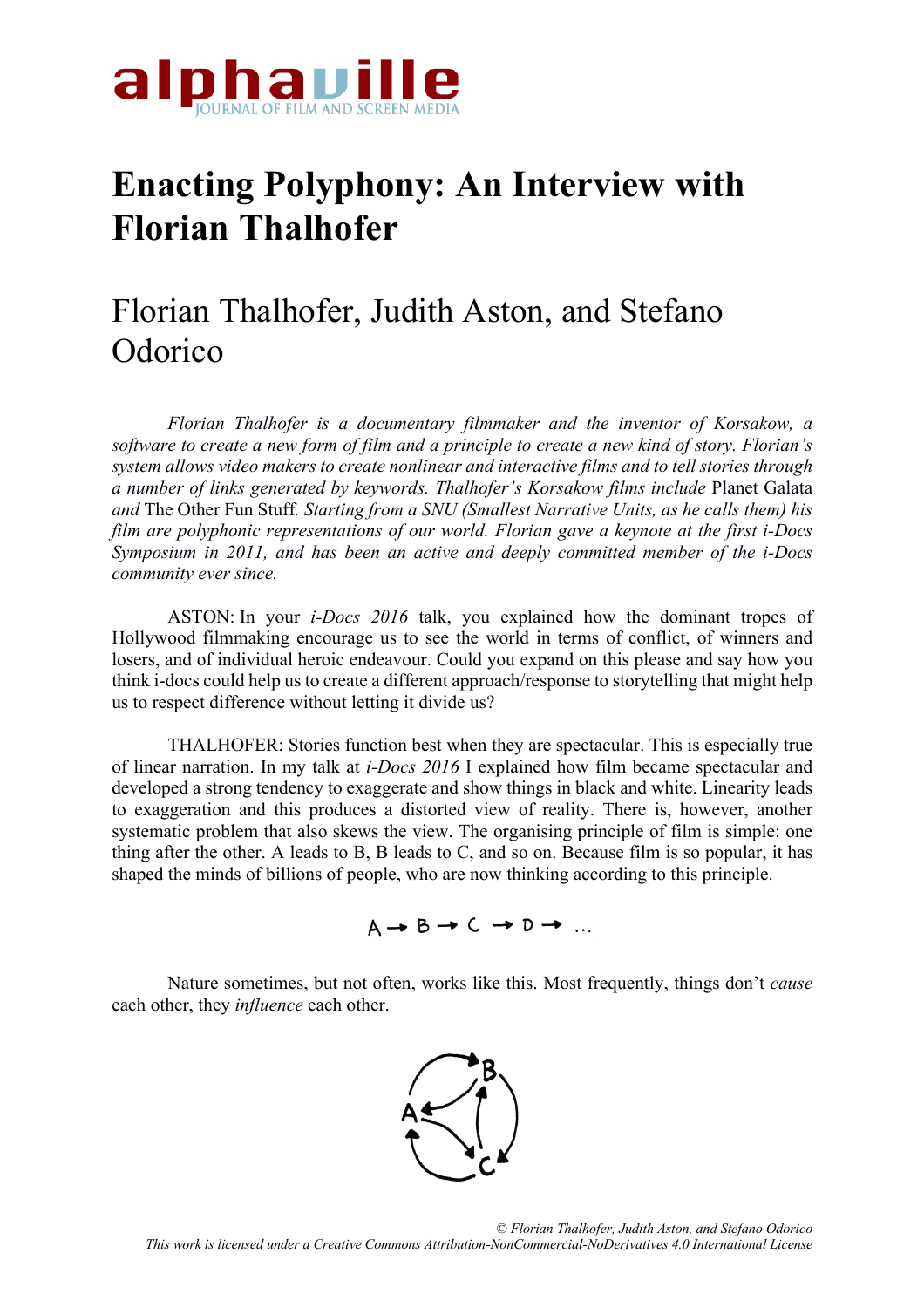The advantage of linear storytelling is that it can make complex things simpler. But this simplicity has a price, as linear stories are by nature relatively far from being true.

Linear thinking is not wrong per se; it is just not always right. There are many problems that cannot be solved with linear thinking. There are many things that cannot be told in a linear way. We need to be aware of that, and practice thinking in different ways.

Linear stories, by nature of the format, come to a conclusion. Every (linear) story has a last sentence. And so linear stories have a strong tendency to develop a "truth". Truth is a bullshit concept and should be avoided by any means, when trying to achieve a better understanding of reality. If someone happens to know the "truth", that person naturally feels superior to people that don't know it. Therefore, in the linear world of the truth, there is a hierarchy, and anyone who sees things differently is considered to be worth less. If you imagine a society where every member is aware that there are different ways to look at things and that there is not only one "true" way, this awareness would create a tolerant society. The more awareness of that kind you have in a society, the more tolerant it is.

Humans are becoming more tolerant. It might be a bit hard to see at the moment, because we currently seem to be experiencing a backlash with, among other things, Donald Trump being president of the United States. However, the overall tendency is clearly going in that direction. The speed at which humans become more tolerant, open minded and aware of their surroundings has accelerated dramatically since the invention of the tool of scientific thinking three hundred years ago. Since humans have come into existence, they have been developing a more and more complex understanding of the world, which has led to more and more tolerant societies. From what we know, the first human tribes lived in small groups together. They were in constant and deadly fights with other groups. Obviously for early humans it was easier to see differences between humans than it is today. Over time, humans have learnt that everyone profits if they are more tolerant, which is a prerequisite for collaboration. We are not in an ideal tolerant society yet, and it might take hundreds if not thousands of years more, but this is clearly the direction in which humankind is heading. And I might add that, if humankind for whatever reason abandons that path, it is very likely to not survive. Either we human apes learn to work together, or we will fail.

The way we tell stories is at the centre of this. Humans have developed and are still developing new or improved techniques to express the world around them, to more adequately express the complexity of the world, which enables them to understand the complexity of the world better and better. There is a huge difference between what you can express in images or words. For most of human history images were very costly to produce. Words were cheaper. That seems to have changed; now, almost everyone not only can produce images but also communicate images at almost no costs. This is currently leading to a wave of visual expression and visual thinking. The use of images changed, and this changed the way we tell stories. Another dramatic change in the way we tell stories is the technical possibility (through computers and computer networks) to create narrations that are not linear and fixed. These flexible stories are an improvement when it comes to describing a flexible world.

ODORICO: You often touch on the issue of reality in documentary storytelling. In your piece "How to Create Reality" you say that "reality is not truth" (a topic widely debated in documentary studies). Can you please expand on this, linking it to Korsakow software and documentary storytelling?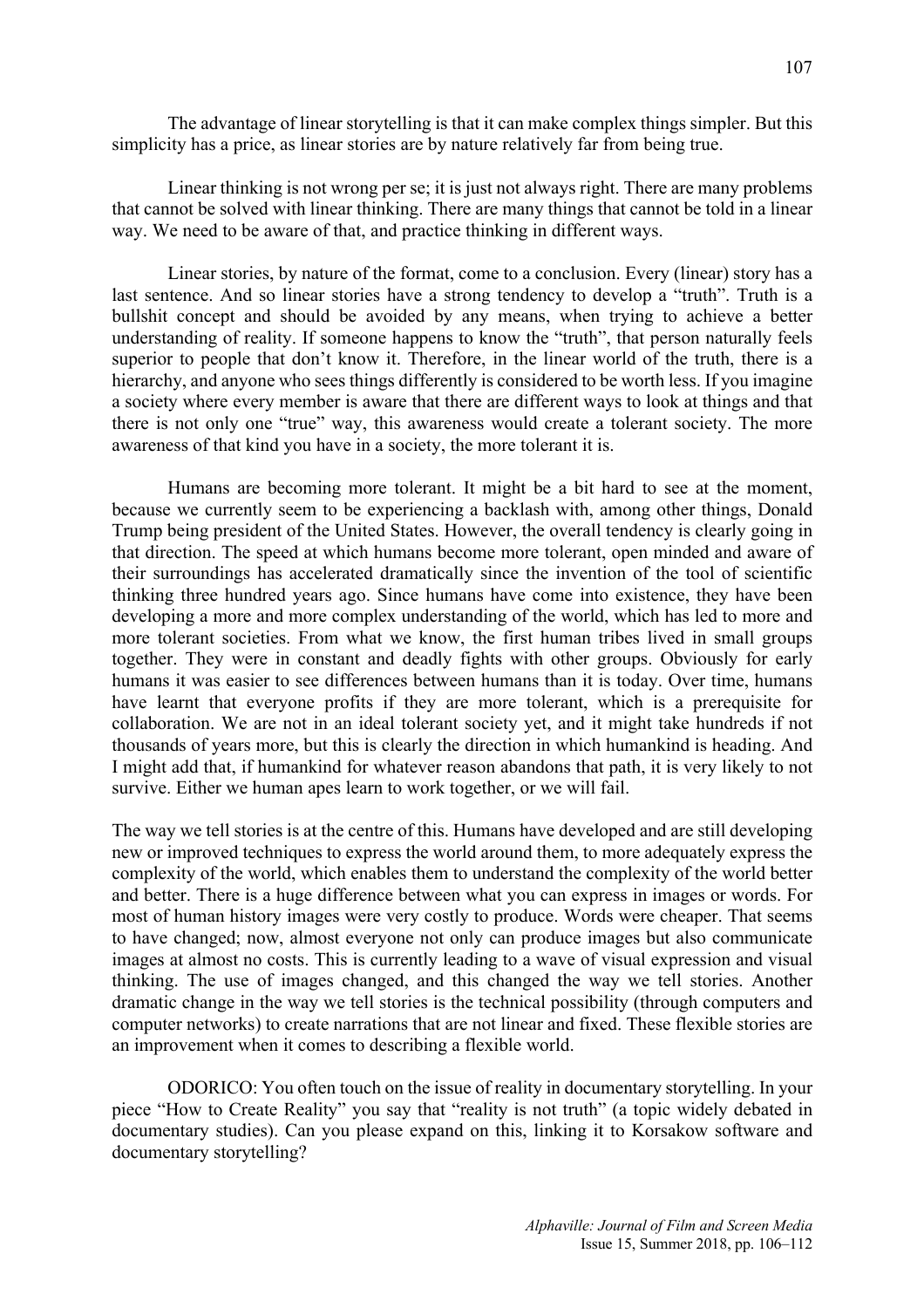THALHOFER: This is a thought experiment: If something is "the truth", than that "truth" is independent of time. It is now thirty-six minutes past three in the afternoon. This is true—now. In one minute, it will be false. So, what is "true" can change; but "truth" is always the same—it will always be the truth, and it has always been the truth. But is there anything that has always been and will always be? Time itself maybe? But for what we know now, if we go back in time, close to the Big Bang, there was a point before it when there was no space and also no time. It might be a bit hard to imagine, but that is what we now understand.

I think it is very, very unlikely that there is "truth" out there, somewhere. Some people claim that they have found truth, but this is obviously just fantasy. People who believe that fall into the trap of believing their stories. So, if there is no truth, what is all that stuff around us? The things that we can touch and feel, smell and see? Well, this is reality. It is what we agree on collectively. An example is a house. Most humans agree on the concept of houses. We point at a house with our finger, say "house" and other human beings see the same thing. This is *our* shared reality. An ant however might not agree on the concept of house, being perhaps unable to distinguish between a house and a rock.

Humans came up with the ability to invent reality, which is a very powerful skill. Money, for example. What is money? Money is what we agree on; it can be exchanged for bread or most other physical things. Money is an abstract concept and it can come in many shapes. Rocks, shells, silver, or paper, or digital currencies. What makes it real, is when people agree on it—agreement makes it part of reality.

"Money" was in fact one of the topics that I examined using Korsakow. I collected information, bits and pieces about money. Had I made a linear film, I would have organised the material in a linear way, using the timeline of a film. I would have played around until I found a meaningful order. When you have found a meaningful order in a film, the film creates its truth. The film tells you a story of how money works. As a filmmaker, you are happy at that point, and you move on to the next topic. But there is not just one meaningful order; there are many. And Korsakow helps to identify them. With Korsakow, you find many meaningful ways to look at a topic. Often these views contradict each other. This does not make an easy explanation, but it does create an awareness that is closer to reality.

ASTON: I like the idea of using storytelling as a tool to shape and explore reality, as opposed to representing or constructing reality. Could you explain how tools like Korsakow might help to facilitate this process?

THALHOFER: Any tool works in a bidirectional way. A person uses a tool to shape reality, but the tool also shapes the person. People at one point started to use stones as tools. That shaped the things that the people shaped with their stones, but even more important for us now is that it shaped the people that used the stones. It shaped the way they saw the world around them. For every tool it is like this. We are using computers and the internet as a tool. And by using this powerful tool, we change.

Once I bought a motorcycle. And the motorcycle changed me. It changed the way I experienced the world, it made certain connections between my braincells grow, the connections that I now use for making sense of the world. I think that I am a different person than I would be without a motorcycle.

Storytelling is also a tool. You use it to express your thoughts, and at the same time it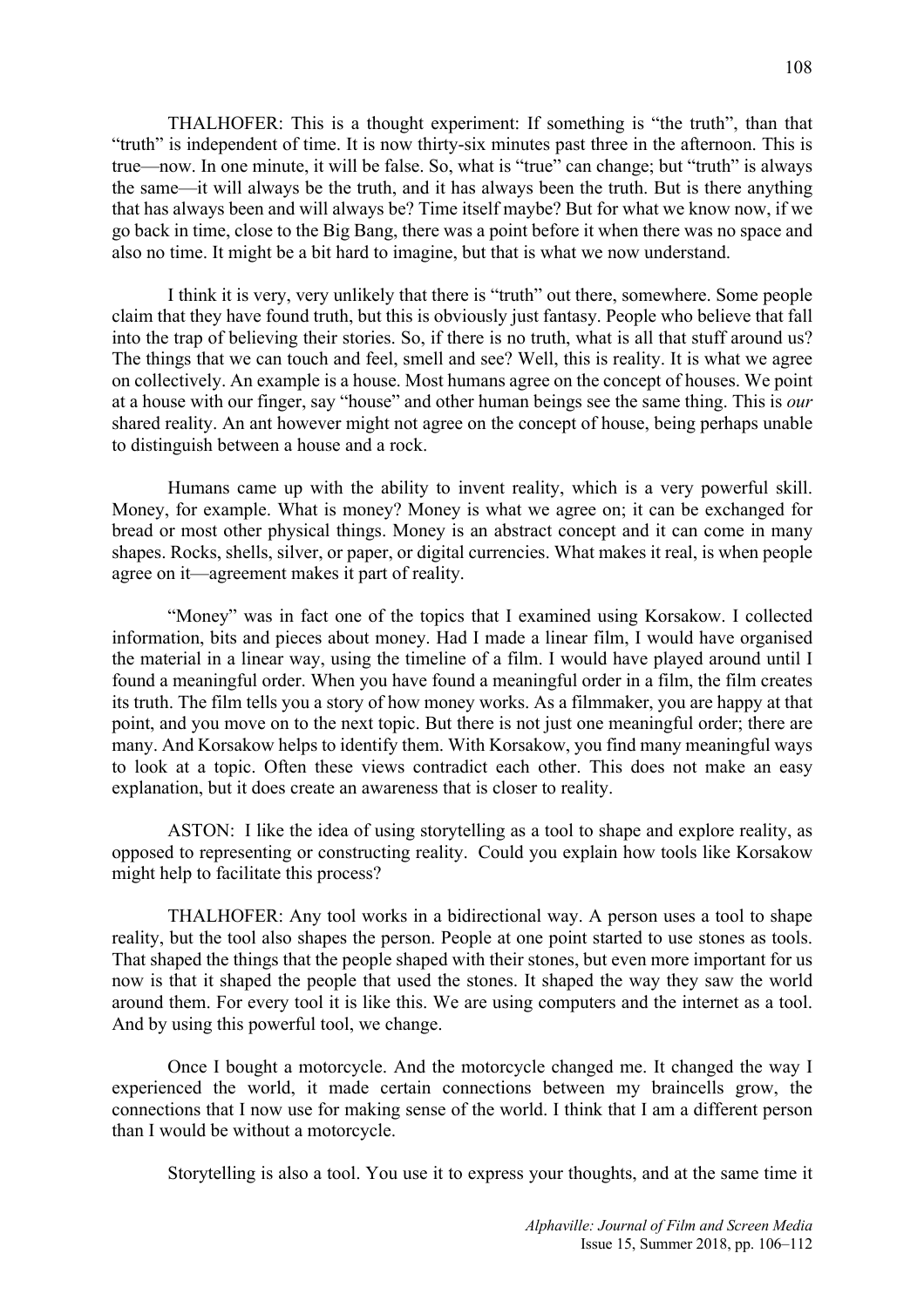alters your thinking. Exploring things, learning things, that all modifies the brain by growing new synapses, the paths on which your thoughts then walk. So, exploring alters your thoughts and alters you as a person. Exploring reality is nothing less than becoming altered.

ASTON: It has been said that a true revolution begins in the mind, in the imagination. How might tools like Korsakow facilitate this process?

THALHOFER: Using Korsakow is an exercise that teaches a different way of understanding and thinking. It is different from the linear way that we practice so much with linear narrations. Humans are developing increasingly complex societies, and this is only possible with better and better skills to understand multiple perspectives. Korsakow is a tool that trains those skills. I am convinced that Korsakow is a tool that trains the skills that are needed to imagine an advanced reality. We need to see this future first in our imagination, before we can go there, before we can make it our shared reality.

ODORICO: This issue of *Alphaville* deals with the concept of polyphony. I was wondering if you could tell us how Korsakow works in term of "forcing" the user to explore and use different angles in order to tell a story.

THALHOFER: In Korsakow, people are not forced to walk the only available path that the author of a story created for them. This is because in Korsakow authors don't create paths; instead, they create connections that become active while visitors are viewing the narration. In Korsakow there is no such thing as a straightforward story. (With straightforward story I mean a narration that is always told in the same order; it might be nonchronological, jump between different viewpoints, but *always in the same order*).

To be told a straightforward or linear story gives people comfort, because it simplifies the messiness of the world and provides them with the illusion that they know all they need to know. People who want that will not be happy with Korsakow. Korsakow is for people who doubt the story. Not like, for example, the people that follow Donald Trump who might also claim that they doubt the story, but in fact are happy to replace one story with another one. Korsakow is for people who understand that story is an artificial construction, and who are willing to question it on those terms in order to engage with complexity.

ASTON: I don't feel that you have sufficiently dealt with this argument here. I am thinking, for example, of novelist Chimamanda Adichie's points in her talk "The Danger of a Single Story". My colleagues in filmmaking are constantly saying that film doesn't have to be linear, nor does it necessarily have to be based on story. You are talking about mainstream dramatic film, not about the wider possibilities. My colleagues would say that you could potentially watch four films on the same topic with four completely different perspectives on it and that we don't view things in isolation. Also, that a film certainly *can* deal with multiple points of view. The point here is that Korsakow can do more of it and all within the same text. In order to take on mainstream film, Korsakow also needs to become mainstream—it should be taught in schools! So, what's the difference between a YouTube channel, which can curate a collection of short films on a common theme but with different perspectives on a theme, and a Korsakow project? You need to spell it out further, in my view, and perhaps acknowledge both approaches.

THALHOFER: Chimamanda Adichie describes in her TED talk that stories can be misleading, and she argues that it's important to tell stories from multiple perspectives. I could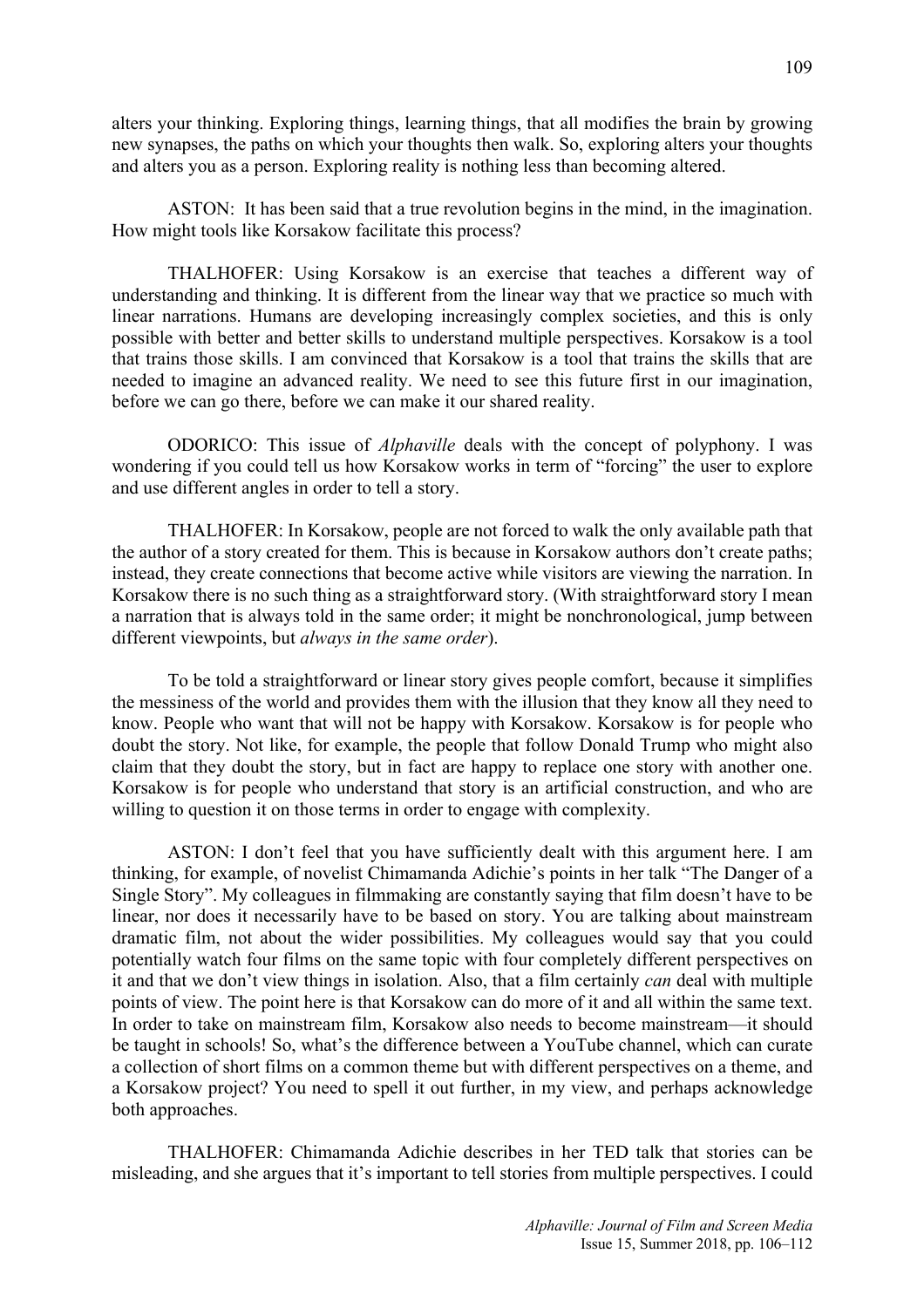not agree more with her. Chimamanda Adichie does not know Korsakow, so she wants more stories.

The Korsakow idea, instead, is to expand the scope of storytelling to combine many different viewpoints in one piece. You don't need to watch four films to understand that there are four different angles, but watch one Korsakow and understand that there are a thousand!

Yes, there are films that create a more open contemplation about a topic and are not necessarily a story. I agree. But what is the proportion of open filmic works in relation to all films that influence the thinking of society? One out of a hundred, maybe? And why are these films so few? My guess is that films are really, really good when it comes to dramatic storytelling. That the natural form of film is this type of story. You can use film differently, but it is against the grain of film, it is difficult, and it takes a true master to succeed. When your colleagues say film does not have to be linear, they mean chronological, or making just one argument. I agree, but technically a film is always linear. One frame after the other. One image glued to the other. Done once and forever. I cannot imagine that the technicality of this format does not have an influence on the content.

I wish Korsakow would become mainstream. Actually, I am convinced that it will. Maybe not Korsakow, but something like it. It will just take more time than I had imagined fifteen years ago. Maybe it will take another hundred years, I don't know. But I can see it already happening. YouTube does in fact work in a similar way to Korsakow. It is basically a Korsakow by accident or a messy Korsakow. It is a system that is not designed to allow authors to create Korsakow films, but a system that turns the films of many authors into a (messy) Korsakow. I am sure that YouTube is having more influence than TV or film on the way the next generation will think. People learn to look at the world from multiple angles, and by using the Internet they get better and better at it. At the moment, many people seem to be confused by the multitude of viewpoints. I think this is because they have not yet learned the techniques to deal with multiple viewpoints. Most people use the technique they learned with linear stories and apply it to their dealing with multiple viewpoints. But this is not how to deal with a multitude of viewpoints in a meaningful way. People need to learn to take a viewpoint as an inspiration and not as an explanation.

ASTON: As you know, Korsakow is a hugely powerful tool, but also one which many people still find hard to understand and work with. What in your mind is the single most important thing that needs to be done to help open people's minds to the power of these tools?

THALHOFER: For the software: a better and more intuitive interface. The concept of the interface of Korsakow is basically the same as in the year 2000, when I wrote the first version. There is so much more knowledge available now on how to create interfaces. The interface of Korsakow is quite abstract, which is a shame, because the structure of Korsakow is actually very natural.

ODORICO: I was wondering, as a conclusion for this interview, if you could tell us a few words about the beginning of Korsakow (I know that this is a huge topic, but it would be good to understand how ideas in the field of i-docs generate and progress). How did everything start? And what was the main aim of the project back then? Furthermore, how did things change over the years, especially in relation to developments in storytelling forms and in our society in general?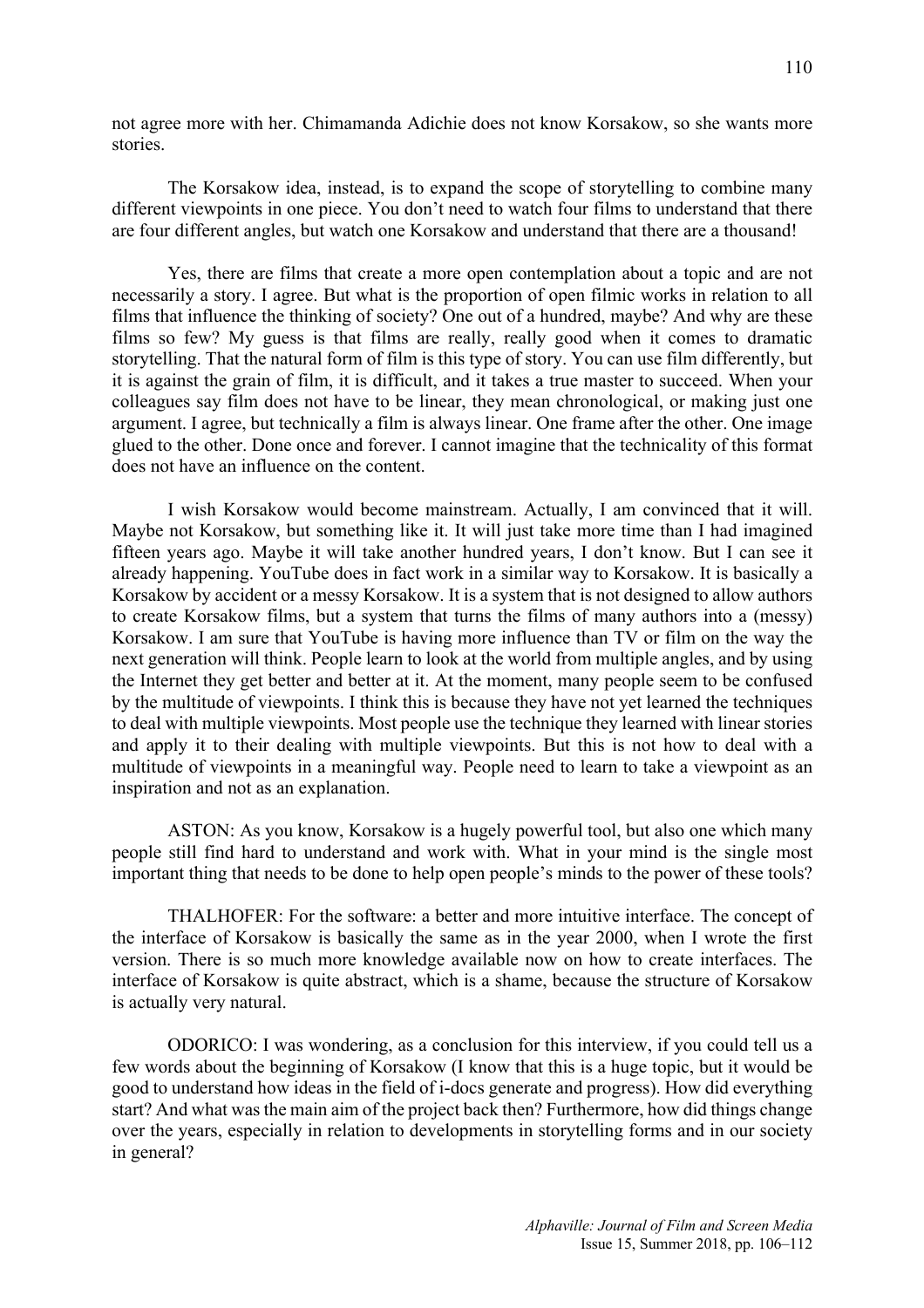THALHOFER: By coincidence, I became fascinated with storytelling at the same time as I became fascinated with computers. So, I applied the logic of computers to storytelling. I

did not organise my material on a timeline, like you would do in a film, but I used the possibilities of a computer to create multiple, meaningful connections. I programmed the computer to calculate these connections, based on simple rules that I created. I wrote some software to create a nonlinear, interactive film about alcohol (not alcoholism!). The film was called *Das Korsakow Syndrom*. Later the tool that I had written became Korsakow, a piece of software that is now used all around the world.

The power of the new approach—which was impossible before using computers—was to create flexible, nonlinear narrations, where the author tells without being forced to tell an oversimplified story. To my surprise, the trend, even within i-docs, became to create linearleaning narrations with preconceived paths (Aston). Maybe this was because the authors were socialised in a linear world, and wanted to keep full control over their narration. To me, this felt like using the new technology against its grain. For several years, linear interactive pieces were celebrated as the way to go. The more linear they were, the closer to film they became, and most people like film! Makers of i-docs tried to be strong in the areas where linear film is strong: constructing exciting, engaging, seductive, extreme stories. But this is not the strength of computer-based narration. Even more unfortunately, modern media producers still don't focus on the strength of the new medium and the weaknesses of linear film.

In my opinion, the strength of computer-based narration is that it could actually be freeing the author from telling *any* kind of story. Computer-based narration can celebrate complexity and create awareness of the multi-dimensional nature of reality in ways that might in fact be transcending our obsession with story. Whatever the case, computer-based narration can definitely help us to better understand how things influence, as opposed to cause, each other—which is central to our understanding and acceptance of complexity.

I am convinced that this is the direction towards a more tolerant world in which things will continue to move, in spite of the current backlash against it.

## **References:**

- Adichie, Chimamanda Ngozi. "Chimamanda Ngozi Adichie: The Danger of a Single Story." *TEDGlobal*, July 2009. www.ted.com/talks/chimamanda\_adichie\_the\_danger\_ of a single story. Accessed 23 Sept. 2018.
- Aston, Judith. "The Linear Turn in i-Docs A Provocation." *i-docs.org*, 2013, idocs.org/2013/05/16/the-linear-turn-in-i-docs-a-provocation. Accessed 12 May 2018.

Thalhofer, Florian, director. *Das Korsakow Syndrom*, 2000.

- ---. "How to Create Reality"*.* Conference presentation, *Docmedia 2018*, "Challenges, Boundaries and Possibilities". 11 July 2018, pha.de/texte/how-to-create-reality. Accessed 22 May 2018.
- ---. "The Way We Tell Stories." Keynote address, *i-Docs Symposium 2016*, Bristol, UK, 2 March 2016, www.youtube.com/watch?v=KEnBYi2HY5c. Accessed 21 May 2018.